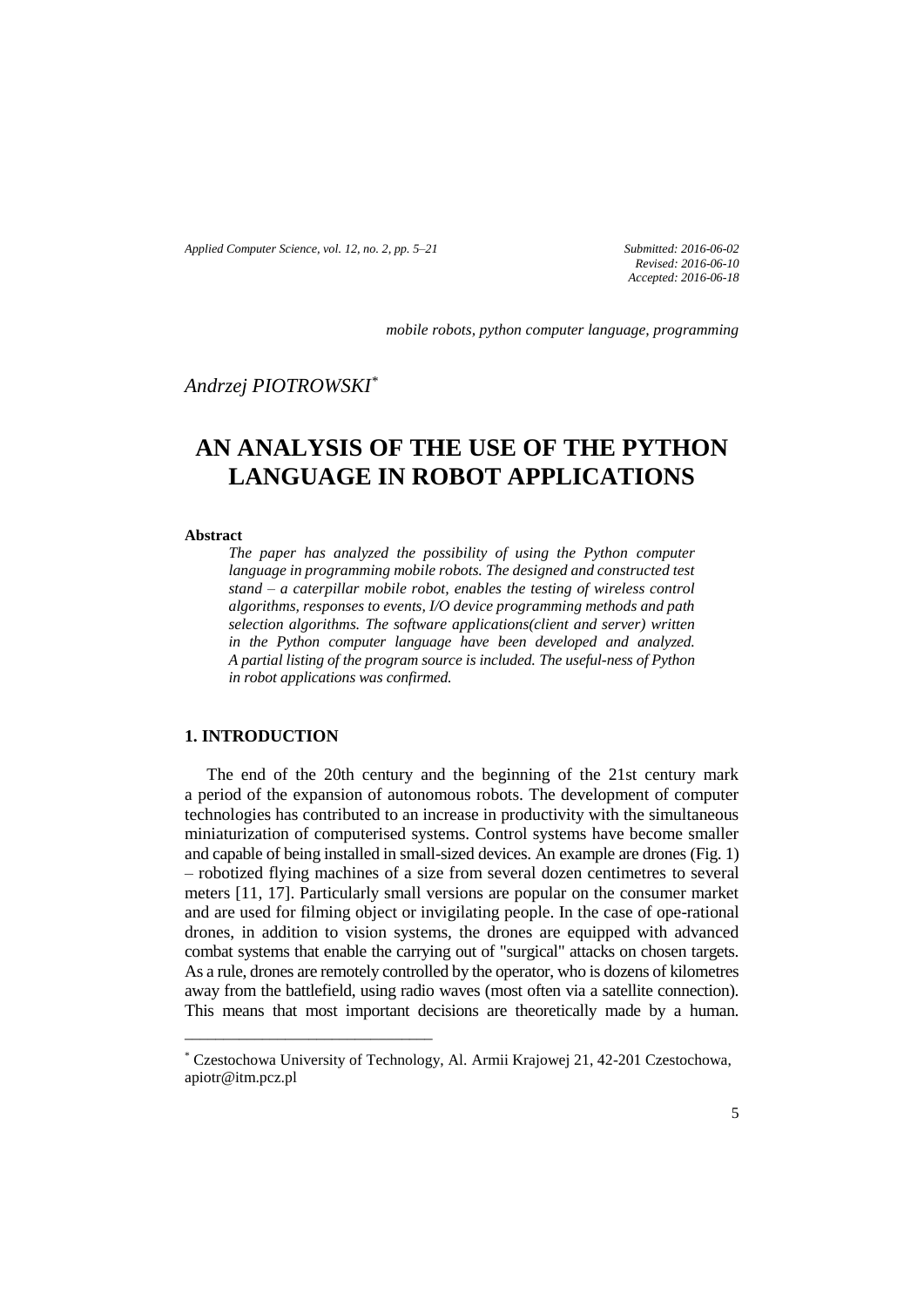However, in the event of a disturbance or break in connection, the robot's control system and its operating software are able to independently make a decision on the continued operation of the drone (to retry to make connection with the operator, automatically return to the base, or to launch an attack on the selected target). Autonomous robots offer also a method for exploring the space. Small-sized and a few hundred grams in weight, mobile robots provide an excellent alternative to dangerous manned missions. Power supplied from photovoltaic batteries and furnished with advanced control systems and exploration tools, they are able to practically independently conduct geological surveys or to analyze the composition of the atmosphere on a remote planet. An example are the successful Mars exploration attempts with the use of the US Sojourner or Curiosity rovers (Fig. 1a) [11, 17].



**Fig. 1. a) Curiosity – The Mars Rover – A visual concept [17], b) MQ-9 Reaper [11]**

Autonomous robots are constructed, as a rule, based on advanced electronic subassemblies. The first models used PLC controllers adapted to the purposes of robotics and were programmed based on languages typical for industrial applications, e.g. graphical languages, such as the Sequential Function Chart (SFC) language, the Function Block Diagram (FBD) language and the Ladder Diagram (LD) language; and text languages, such as the Structured Text (ST) language and the Instruction List (IL) language. The use of text languages allowed possible reprogramming of the robot that was situated at an immense distance from Earth, as it required short and easy-to-compress text messages. The next stage in the development of robotic systems were control systems relying on micro-controllers. For their programming, programming languages from the C and C++ families and, for simple applications, the adapted BASIC language were used. Created applications were then compiled and stored in the memory of the controller or microcontroller. Their characteristic feature was a small capacity of the operating memory, which required short applications to be created. The most recent solutions and the immense miniaturization of computer systems allow computers to be used in robot systems, which are furnished with advanced, highly efficient processors, a large operating memory and numerous I/O ports enabling the control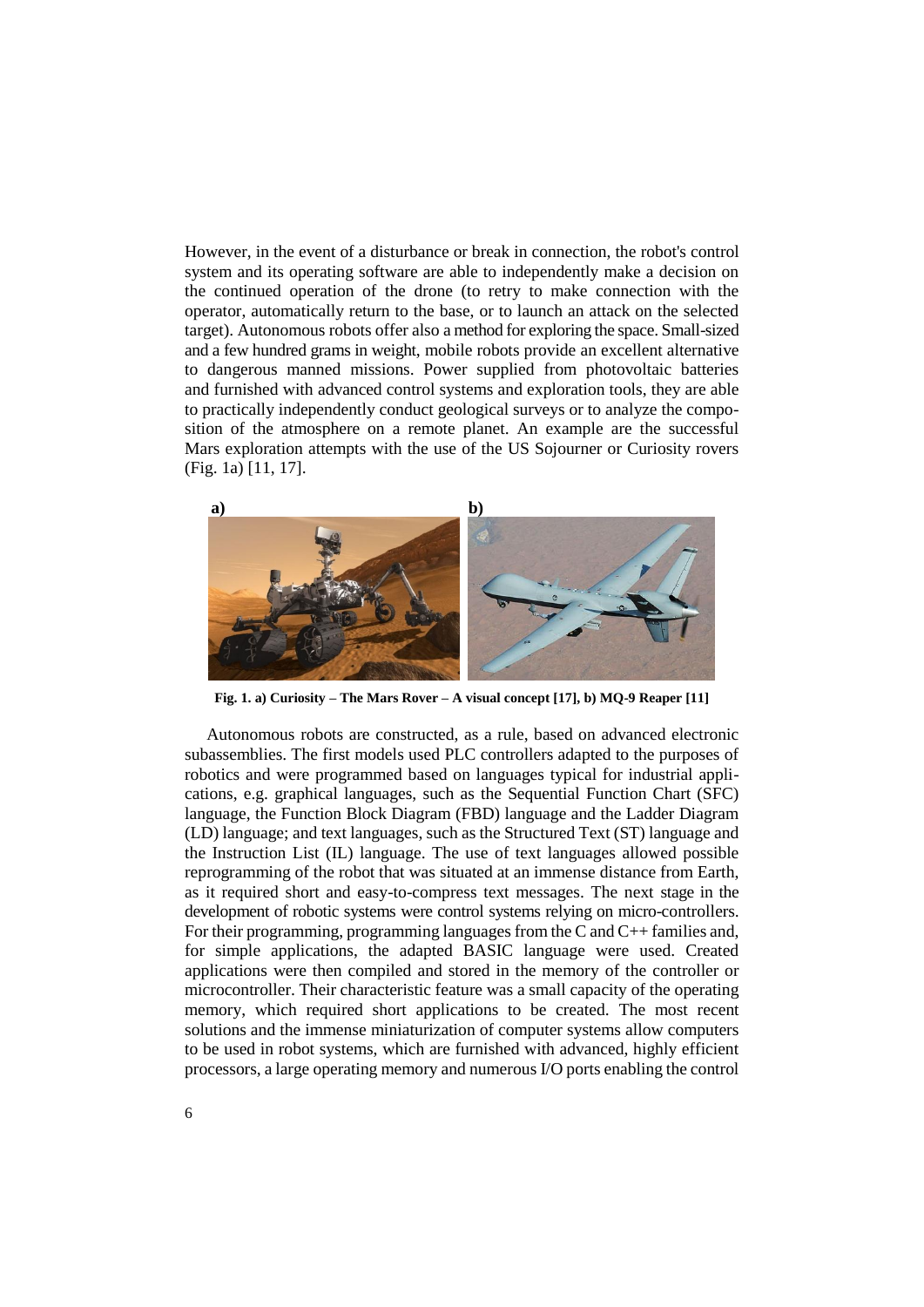of a huge number of external devices. Unlike microcontrollers, a classic operating system known from home use is possible to be run on a such a computer. This is a great asset. The use of a traditional operating system from the Microsoft Windows or Unix\Linux family allows alternative programming languages to be used. For example, the very popular Raspberry Pi microcomputer uses the Linux operating system, while the pre-ferred language for the operation and programming of the GPIO connector is the Python language [5, 16]. This constitutes a total departure from the traditional perception of programming robots as a very complex task to be carried out by advanced programmers using the C language or its derivatives.

By observing the changes occurring in the construction and programming of robots, the possibilities of using the Python language in mobile robot applications [11, 14, 19] were examined. The investigation was divided into several stages. The first stage included the selection, construction and building of a test stand; the second stage covered the design and making of a control systems based on the state-of-the-art microcomputer systems; the third stage encompassed the writing of a client-server standard control application using the Python language; and the four stage summed up the experiment results. All the abovementioned work was completed at the Institute for Mechanic Technologies of the Czestochowa University of Technology with a contribution by the members of scientific associations active at the Institute.

## **2. THE TEST STAND – A CATERPILLAR MOBILE ROBOT**

## **2.1. Mechanical construction**

In terms of their design solutions, autonomous mobile robots can be divided into two groups. The first group includes vehicles using a classic or modified wheel system with swivel wheels allowing the choice of the direction. The second group consists of caterpillar vehicles that use an independent drive of two mutually parallel caterpillars. The control of each caterpillar allows changing the vehicle's movement direction without having to construct a complex steering system, which is characteristic of wheeled vehicles. This simplifies the construction of the robot and facilitates its control. When building the test stand, a decision was made to construct a caterpillar vehicle driven by two independent stepper motors. The construction of a small robot of dimensions of 200 x 180 x 120 mm and a weight of about 4 kg was assumed. These dimensions were determined by the size of the control system which was built based on a Raspberry Pi microcomputer in version 2 [8, 13, 15, 20].

The robot was designed within the SolidWorks 2015 software program by 3DS. Several conceptual versions of the robot were developed in the form of three-dimensional CAD models. Using SolidWorks' advanced programming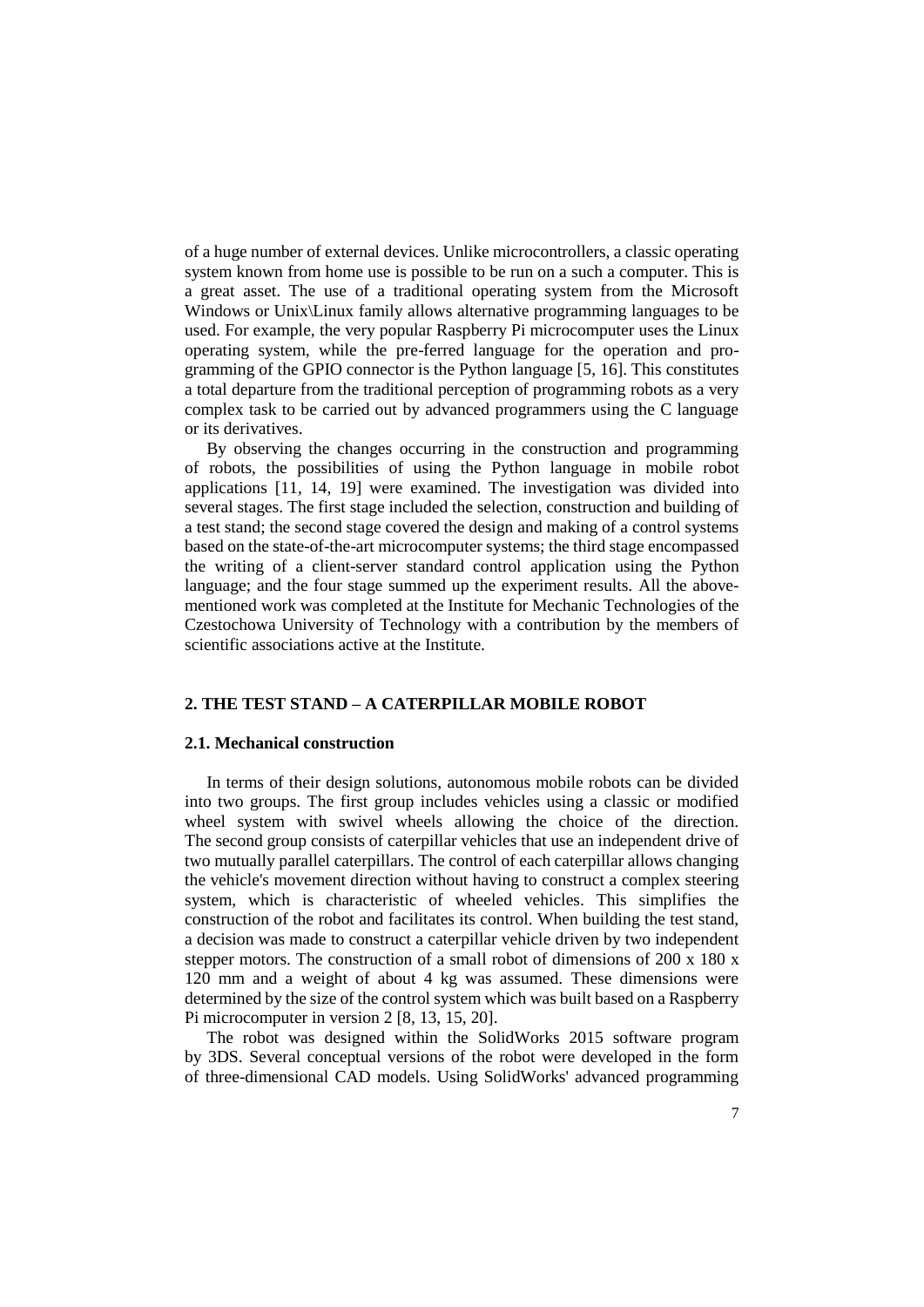functions, the analysis of the design and kinematics of the caterpillar vehicle was made, which enabled the selection of the simplest and cheapest solution. The design was simplified to a maximum. The originally assumed system of spring shock absorbers and tensioners was abandoned for simple rockers that performed two functions: shock absorbing and caterpillar tensioning. The drive system was simplified to use only five wheels: two large road wheels (front and rear), two small rocker-mounted wheels and a single driving wheel positioned above the rear wheel, connected with the propulsion motor with a rack system (Fig. 2a). It should be noted, at the same time, that for the construction of a heavier larger-size model, the original concept relying on damped road wheels (with torsion springs) and a classic front wheel and a rear driving wheel will be used.



**Fig. 2. The test stand – a caterpillar mobile robot [source: own study]**

The basic constructional element is a floor panel with brackets supporting the drive system and control system elements. It was made from plastic (acrylic glass) using a laser cutting technology, which ensured a high accuracy and aesthetics of robot execution (Fig. 2b). Distance sensors, a camera and illumination elements to light up the space around the vehicle were mounted on the floor panel brackets [2,12]. The robot is additionally furnished with an LCD screen for testing purposes. It is used for displaying commands received by the rover's control system (the response to the received command). This enables a very fast analysis of any errors without having to logging on and verifying the file containing information on the operation of the software and the control system (error log).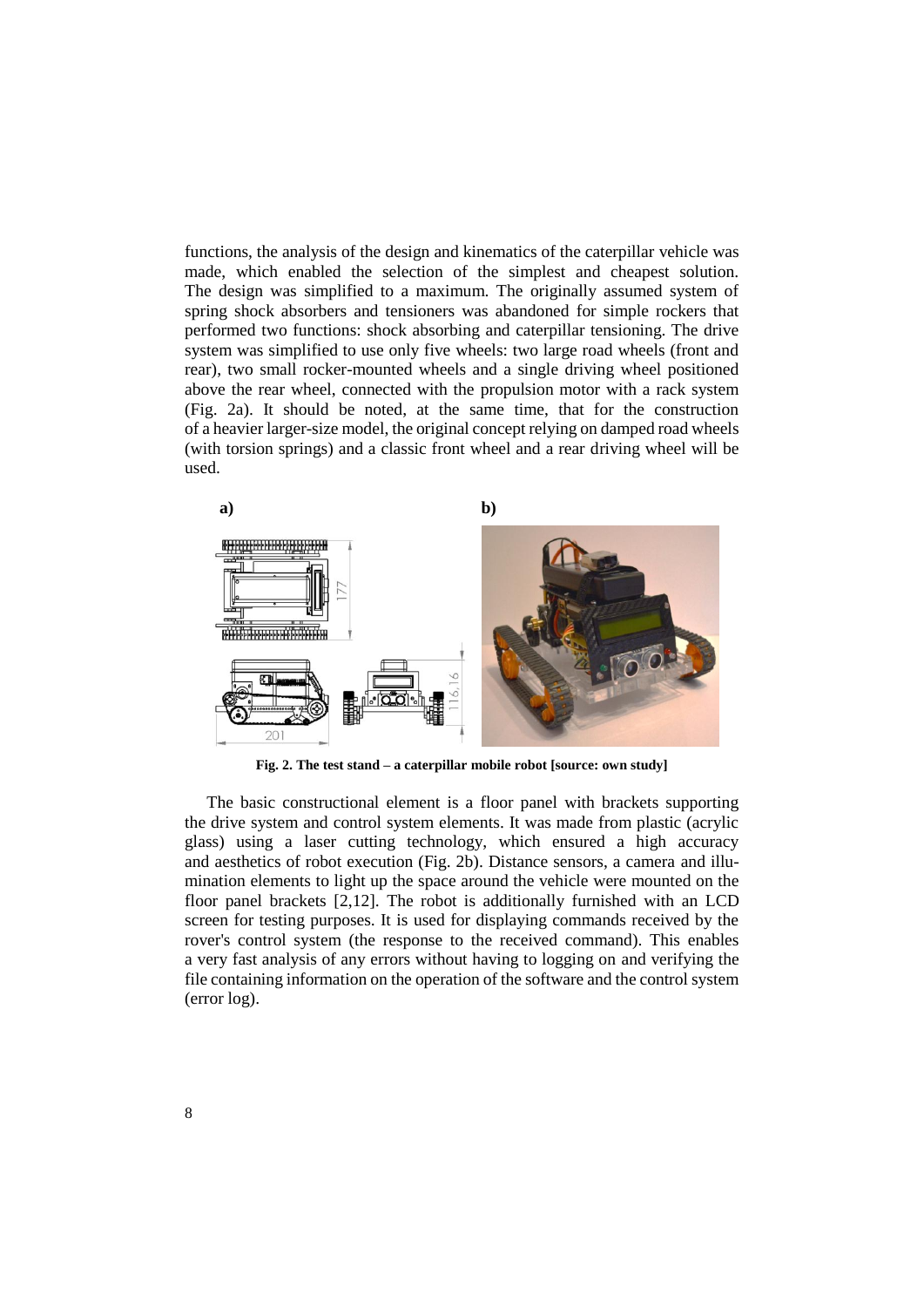#### **2.2. The control system and electric & electronic elements**

The heart of the control system employed in the test stand is a Raspberry PI 2 computer. This is the second version of the Raspberry Pi minicomputer developed in 2012 in the UK by the Raspberry Foundation [7]. The size of a credit card, built based on an ARM-architecture processor being typical rather of mobile phones, the microcomputer turned out to be a great success. In spite of its, at first, low computing performance, it became a standard in building of, not only amateur, control systems. Its greatest asset distinguishing it from other constructions of this type is a 40-pin GPIO connector (I2C, SPI, UART interfaces) terminated outside, which enables a huge number of peripheral devices (such as stepper motors, controllers, robot control systems, etc.) to be connected. The PI 2 Raspberry system used on the test stand is distinguished, compared to the first version, by a more efficient processor and the RAM memory expanded to 1 GB (table 1).

| <b>Processor</b>   | Broadcom BCM2836 quad core Cortex A7 @ 900MHz |
|--------------------|-----------------------------------------------|
| <b>GPU</b>         | VideoCore IV                                  |
| <b>Memory</b>      | <b>1GB SDRAM</b>                              |
| <b>Card reader</b> | Memory card reader micro SD                   |
| <b>Outputs</b>     | HDMI 1.4, AV $(3.5mm$ jack)                   |
| <b>LAN</b>         | Ethernet 10/100Mb                             |
| <b>Ports</b>       | 4x USB 2.0 ports, 1x micro USB port           |
| <b>Extensions</b>  | 40 pins GPIO, camera and monitor connector    |
| <b>Power</b>       | 5V from micro USB port                        |

**Tab. 1. The characteristics of the Raspberry PI 2 microcomputer [14]**

A feature that qualifies the Raspberry PI 2 microcomputer to be used in mobile systems is its low energy demand. The system is supplied with a voltage of 5V and a (maximum) current intensity of 2A from a LiPol Redox Racing 4000 mAh battery pack (Fig. 3), which is sufficient for 2 hours of operation at the maximum energy consumption (operating motors, the additional lighting switched on, continuous communication between the Client and the Server, 100% loading of the Cortex A7 processor). Batteries of this type are characterized by a large discharge current, regardless of the battery pack charging level. Therefore, the current efficiency does not decreases with the decrease in voltage, which results in stable power supplying [12].

All the system elements are connected to the Raspberry PI 2 GPIO socket (Fig. 3). These are two SY35ST28-0504A stepper motors controlled by A4988 systems. The motors drive the robot's caterpillars via a reduction gear (two gear wheels). For the assessment of the distance from an obstacle, an HC-SR04 ultrasonic sensor is used, which measures the distance in the range of 20 to 2000 mm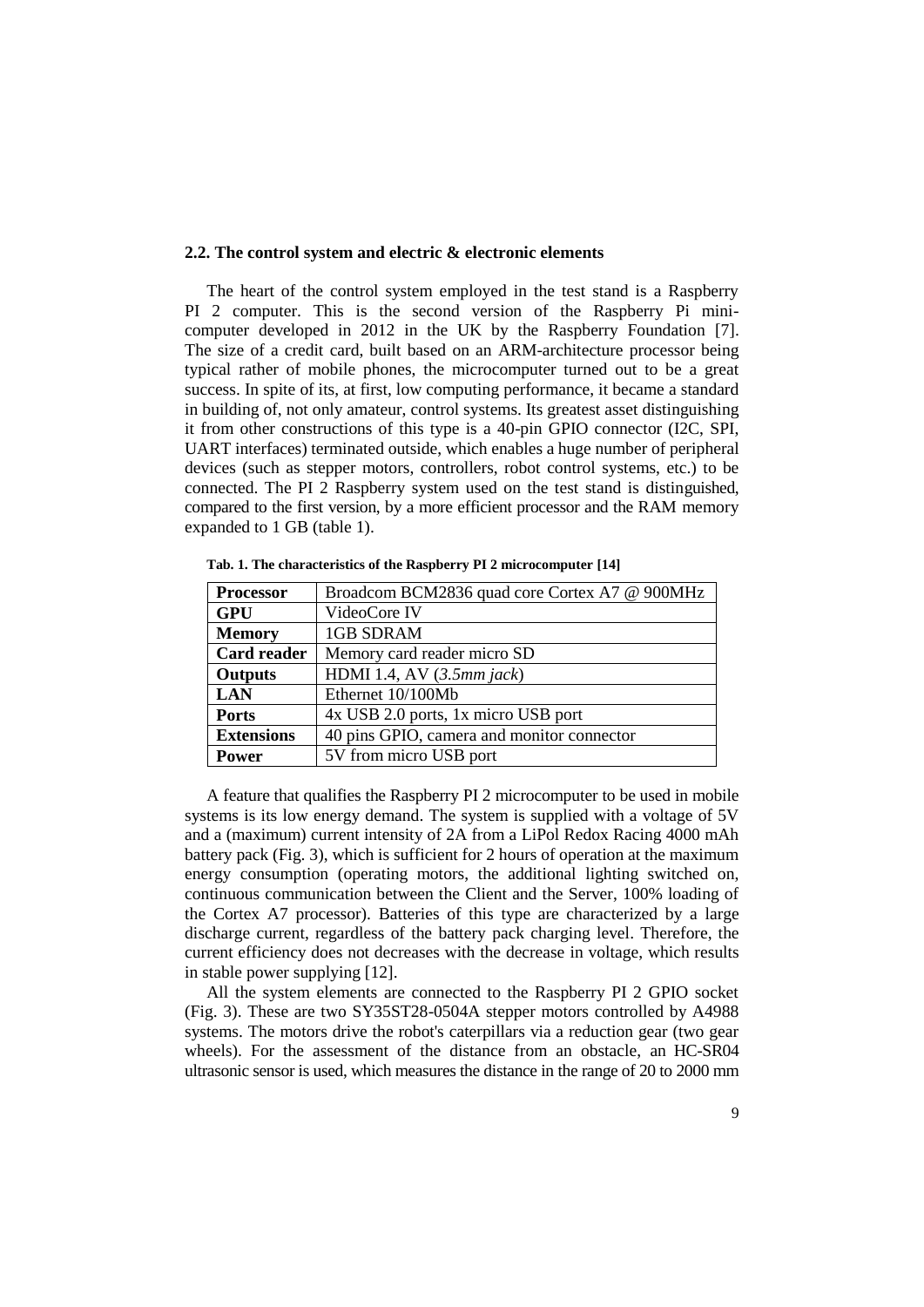with an accuracy of 3 mm. It was assumed in the design that the robot would be controlled by the operator. However, for safety reasons (communication breaking, no visibility) and for testing purposes (testing the automatic path selection algorithms), the robot was equipped with a system for determining the distance from any objects being in its way. It has been provided for in the developed algorithm that in case of no reaction on the operator's part, the robot will automatically stop at a distance of 30 mm before the obstacle and a message of about a possible collision will be displayed on the screen.

Other elements connected to the GPIO socket include signalling and illuminating diodes and an LCD display controlled by the LCM 1602 system performing the function of a converter between the 12C bus and the LCD screen. For communication between the user's computer or smartphone and the test stand, a wireless connection system operating in the WiFi technology is used. For one of the Raspberry PI 2 USB ports, a TL-WN725N network card is connected. The transmission protocol is the classic TCP/IP v. 4 protocol. The use of WiFi transmission in the 801.11n technology simplifies the programming of the robot. The range is several hundred metres in an open area, and the transmission is encoded, which ensures high security. The designed and constructed test stand is universal and enables many hardware and programming solutions to be tested. The test stand is scaled, thus allowing additional devices to be installed on the robot, such as a camera, a sampling system, etc. It enables the analysis of using the Python language for the control of a mobile system to be made.



**Fig. 3. A schematic diagram of the test stand control system [source: own study]**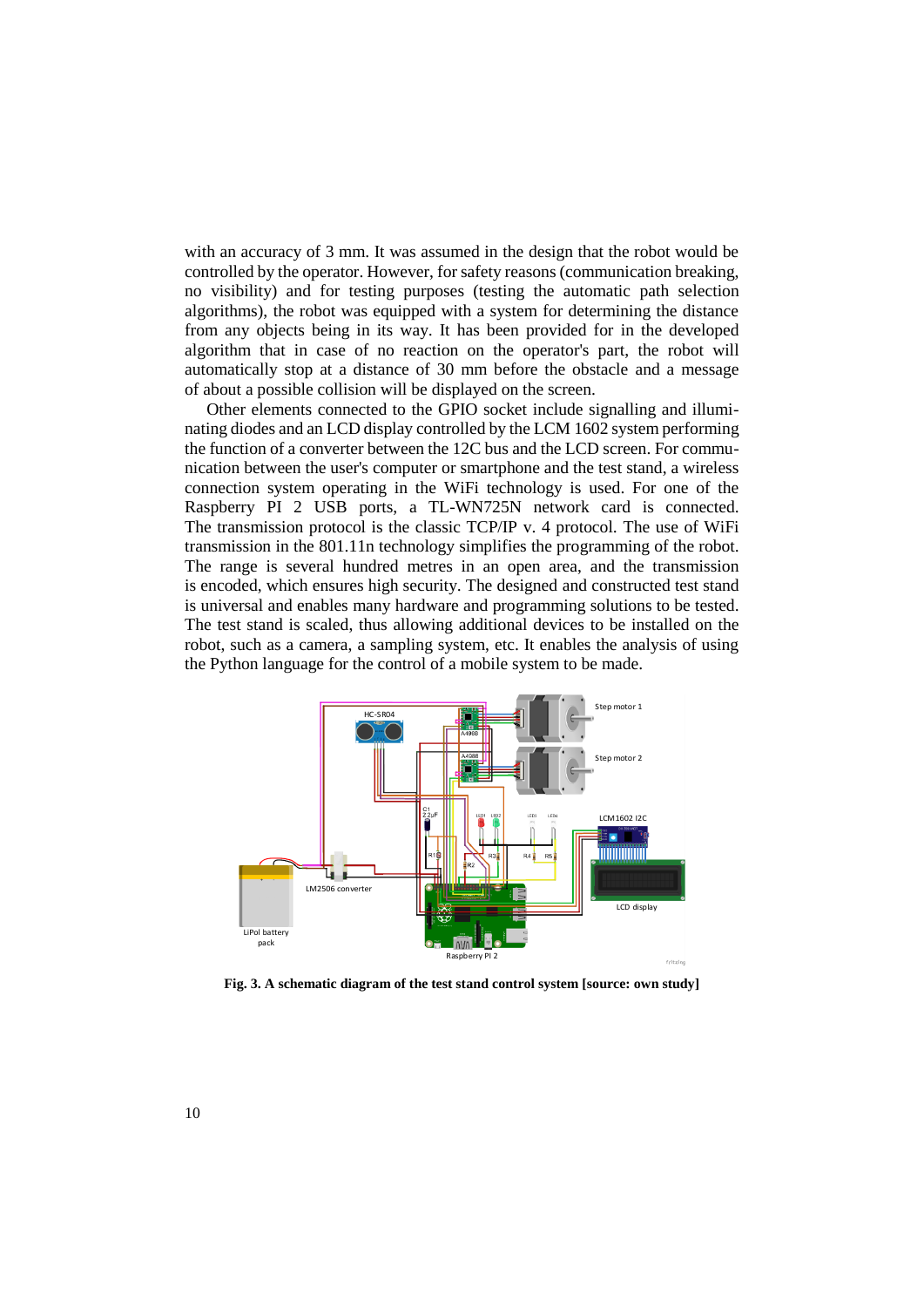## **3. BUILDING THE CONTROL APPLICATION IN THE PYTHON**

The Python language was created in 1991 by the Dutch programmer Guido van Rossumen. It is a general-purpose high-level programming language with an extended package of standard libraries. The syntax is distinguished by transparency and conciseness. Python supports various programming paradigms, such as object-oriented, imperative and, to a lesser extent, functional. It has a fully dynamic file system and automatic memory management. It is an interpreted language, therefore it is often used as a script language. To operate correctly, it requires the presence of a special, operating system-dependent interpreter, which analyzes the source code, compiles and then executes it. The Python language interpreters are available practically for all operating systems. Its chief asset is openness – it is being developed by Python Software Foundation as an OpenSource project [14, 17].

On the test stand (mobile robot), the Raspbian Jessie operating system was used, which is based on the Linux system architecture. It is a free distribution optimized for correct running on the Raspberry Pi 2 microcomputer platform. As it is an Open Source distribution, it is possible to interfere in the system's code to adapt it to a specific task. Due to the small size of the robot and its nature (a mobile device), the connection of peripheral devices in a classic manner was impossible. A terminal connection using an SSH protocol stack was used. As a result, a remote, textual and, most importantly, encrypted connection in a client–server mode was obtained. Due to the limitations of the Raspberry PI 2, the control application in the Python language was created within the dedicated IDLE Python version 3.5 programming environment on a traditional PC in the MS Windows 7 environment. The written program was then copied onto the micro-SDHC memory card of the Rasbpberry Pi 2 microcomputer located in the robot using the WinSCP application.

The construction of the test stand and the project assumptions explicitly determined the software structure. The application was divided into two independent, but closely working parts. The first part is software operating on the robot, performing the role of the server, and the second part – client software running on the operator's computer or smartphone (table 2).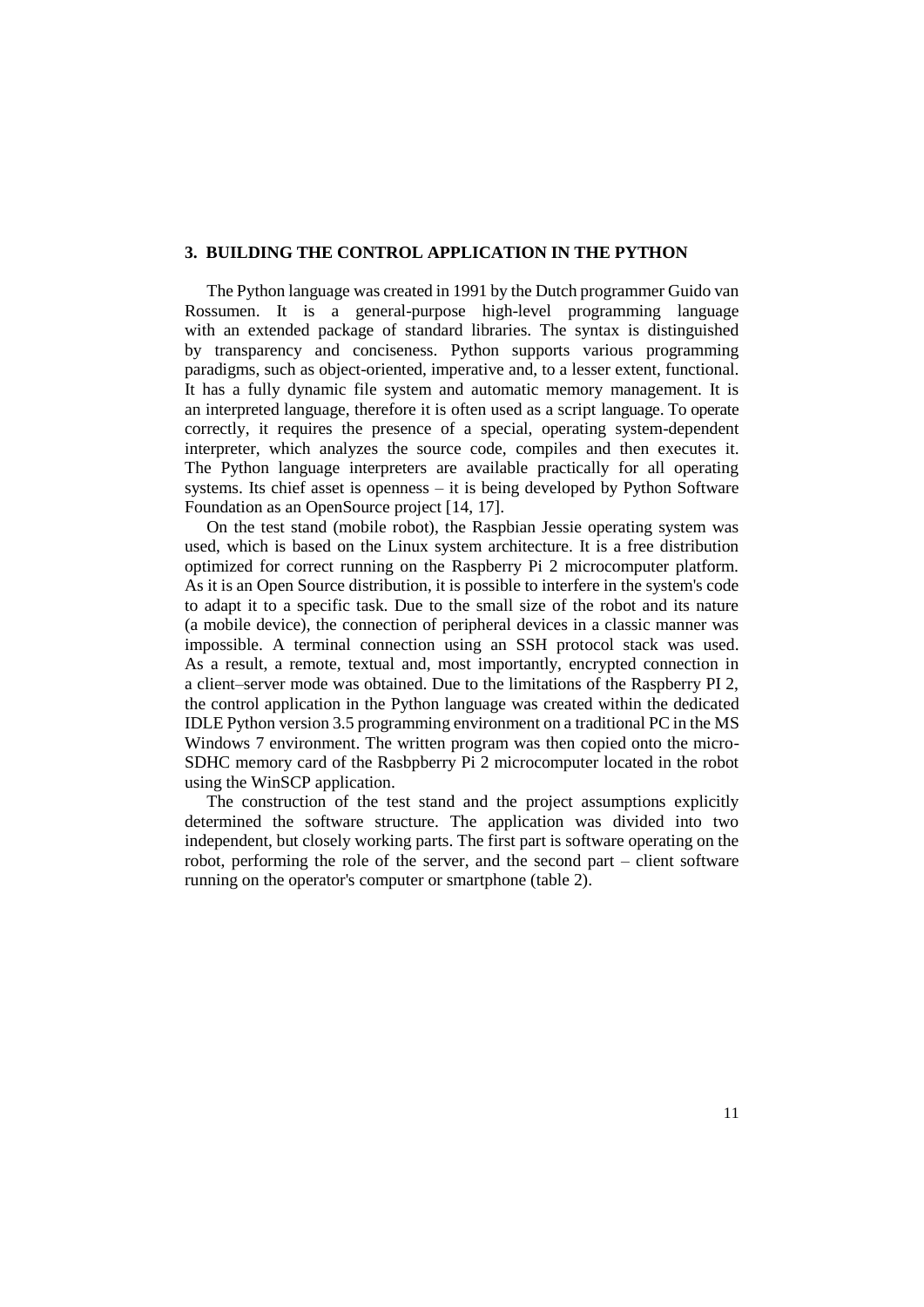| Tab. 2. Client and server tasks [source: own study] |  |  |  |  |  |  |  |
|-----------------------------------------------------|--|--|--|--|--|--|--|
|-----------------------------------------------------|--|--|--|--|--|--|--|

| <b>Client tasks</b>                                                                                                                                                                                                                                                                                        | <b>Server tasks</b>                                                                                                                                                                                                                                                                                                                       |
|------------------------------------------------------------------------------------------------------------------------------------------------------------------------------------------------------------------------------------------------------------------------------------------------------------|-------------------------------------------------------------------------------------------------------------------------------------------------------------------------------------------------------------------------------------------------------------------------------------------------------------------------------------------|
| • making connection with the server,<br>• running the pygame library,<br>• reading out the information<br>on the pressed key,<br>• matching the command to the<br>operator's reaction<br>• sending the command to the Server,<br>• sending the relevant command in the<br>case of an error or no response. | • the GPIO pins definition,<br>• defining the GPIO pins as an<br>Input/Output,<br>• setting the initial states of the GPIO<br>pins,<br>• reading in the definitions of steps,<br>moving directions, measurement<br>and additionnal illumination,<br>• receiving the command from the<br>Client.<br>• taking the relevant action according |
|                                                                                                                                                                                                                                                                                                            | to the received command.                                                                                                                                                                                                                                                                                                                  |

## **3.1. Server software**

The server's software is run on the Raspberry Pi 2 microcomputer. Its basic job is to receive the command transferred from the Client and to take relevant actions (Fig. 4). The program 'Server' is run automatically upon the operating system start. The Server connects with the Client and remains in constant contact with it. The communication takes place via the UDP protocol. This is a connectionless protocol of the fourth layer of the OSI/ISO model. This protocol has no mechanisms for the control of the flow and retransmission of packages (other OSI/ISO model layers are involved in the correction of errors). An advantage is a higher speed of data transmission between the Server and the Client. The UDP protocol does not burden the host with additional activities, whereby any delays are very small compared to other protocols [18].

The Server's program has been written in the Python language version 3.5 (2016) using libraries containing the procedures of I/O device handling and standard computer functions operation. The Python language version dedicated to the Raspberry PI 2 includes also libraries specific to microcomputer assemblies (operation of the GPIO connector) [16, 18].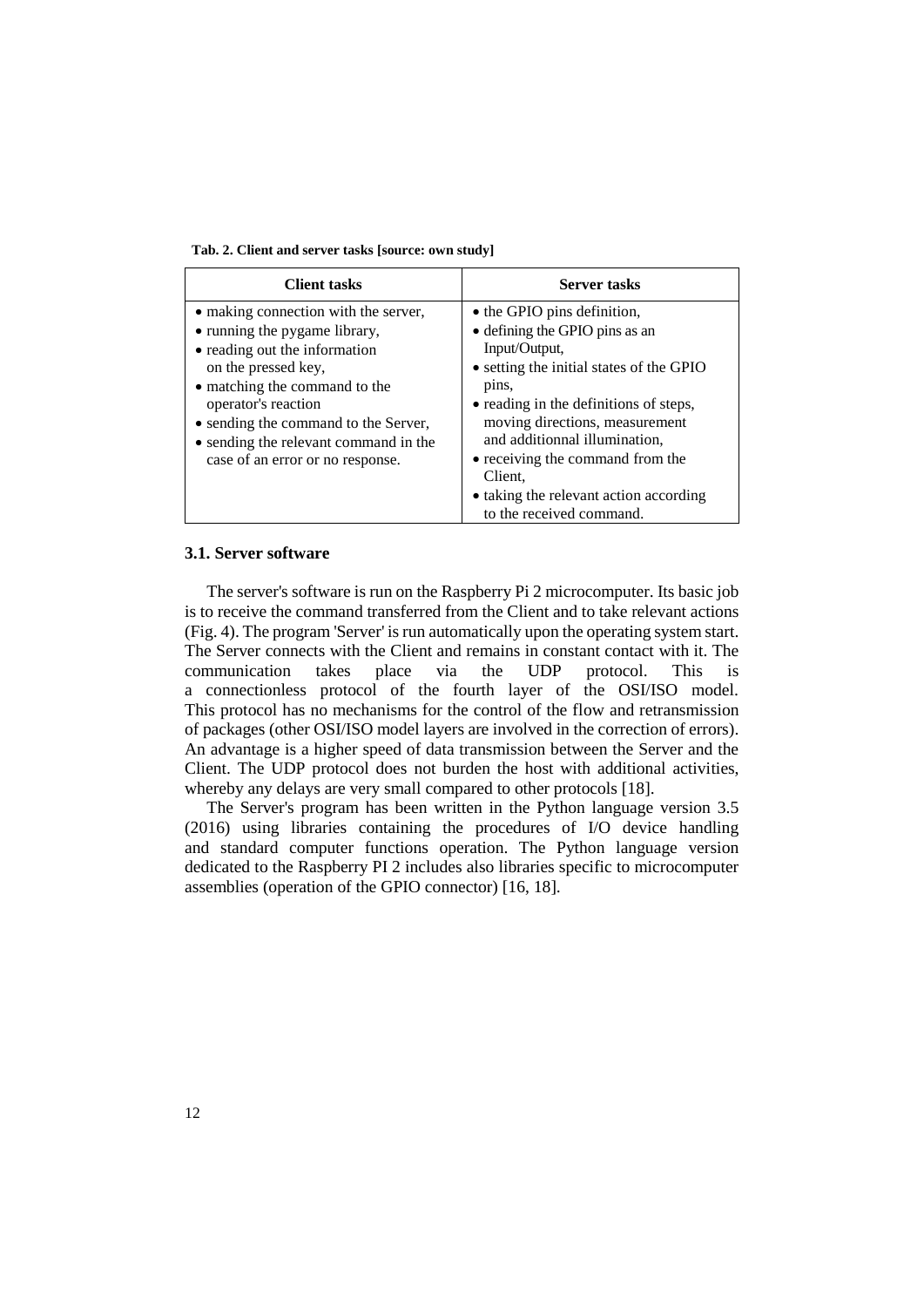

**Fig. 4. The block diagram of the application 'Server' [source: own study]**

When creating the Server application, the following were used:

- SocketServer a library responsible for making a connection and creating the so-called connection socket, in accordance with the IP V.4 protocol,
- RPi.GPIO as GPIO a library for handling Raspberry Pi 2 GPIO terminals, which enables the control of GPIO terminals without giving directly their logic addresses, and the indication of a logic stage (0 or 1) on a specific pin; to define specific pins, respective numbers are used,
- $-$  time  $-$  a library that enables the use of a clock in the program code, thanks to which it is possible to count the time, e.g., when measuring the distance,
- lcddriver a library that handles the LCD display and the I2C converter dedicated to its operation; the library enables the addressing of the I2C converter, textual entering the text to be displayed on the display and controlling the backlight of the LCD display,
- socket another library designed for the operation of the connection socket; it performs the function supplementary to that of the SocketServer library.

The Server takes actions as per the command received from the Client (Fig. 4). These actions include: controlling the stepper motors, measuring the distance from an obstacle, controlling the lighting, etc. The detailed analysis and listing of the Client and Server programs would go far beyond the scope of this paper. Therefore, only the most important fragments of the program will be covered. According to the block diagram (Fig. 4), the programs consist of many procedures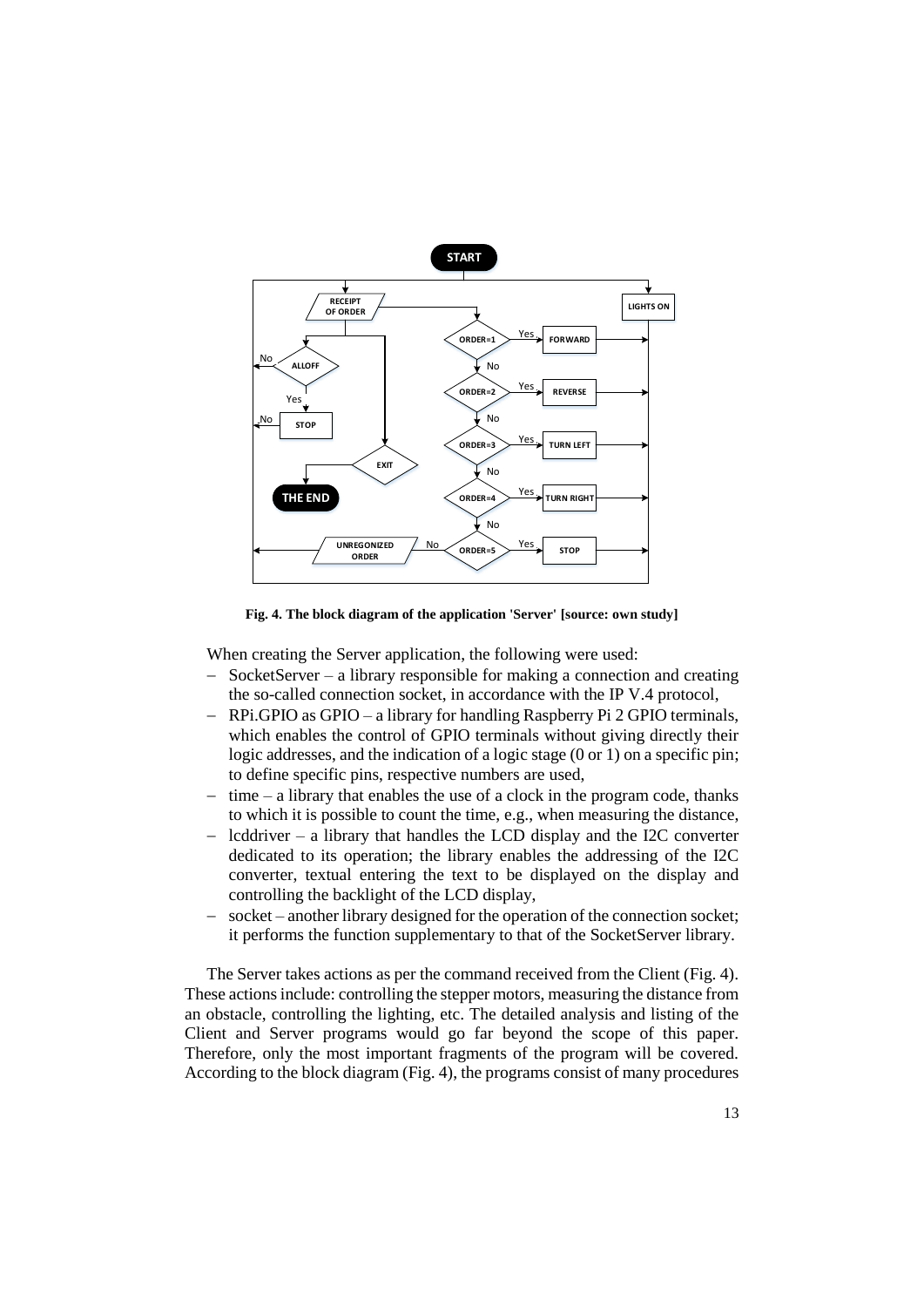and functions and are divided into blocks, each of them performing a specific task. For example, one of the functions performed by the Server is, in the case of insufficient external lighting, the additional illumination of the space in which it moves. The definition of the instruction light() in the Python language is as follows:

```
def light (): # definition responsible for measurement
# illumination
   light = 0 GPIO.setup(photo, GPIO.OUT)
    GPIO.output(photo, False)
    time.sleep(0.0002)
    GPIO.setup(photo, GPIO.IN)
   while (GPIO.input(photo) == GPIO.LOW): light += 1if light >= 1000: GPIO.output(ledb, True)
   elif light < 1000: GPIO.output(ledb, False)
   print 'Light intensity level: %i' %light
```
The purpose of this instruction is to measure the light intensity using a photoresistor installed on the robot. The Raspberry Pi 2 examines the step response on the pin, to which the photoresistor is connected. The step response is the testing of the system's response to the change in the signal, which is generated on the input connector, from the low to high state. The testing involves the measurement of the time of capacitor charging up to a level of 1.65V (this is the level of the receipt the high state on the input pin). This time is dependent on the resistance that the photoresistor has at the moment when the light falls upon it. The lower the photoresistor resistance, the faster the capacitor charging voltage increases [6]. The Raspberry Pi examines the time between the high and low states. Thereby, the lighting level is defined. It the lighting turns out to be too low, the 'Server' application lights up the working space by passing a signal to the GPIO pins [16,18], to which white LEDs are connected. If the value is greater than or equal to 1000, the pin state will be set as high and the LEDs will light up. If the value is less or equal to 1000, the diodes will go off.

Another task of the Server is to perform the measurement of the distance as it moves forward. The definition of measurement() is as follows:

```
def measurement(): # measurement of distance from obstacle
                      # via HC-SR04 sensor 
GPIO.output(trig, True) # sending impulse 10µs in length
time.sleep(0.00001)
GPIO.output(trig, False)
start = time.time() #start time measurement
while GPIO.input(echo)==0:
```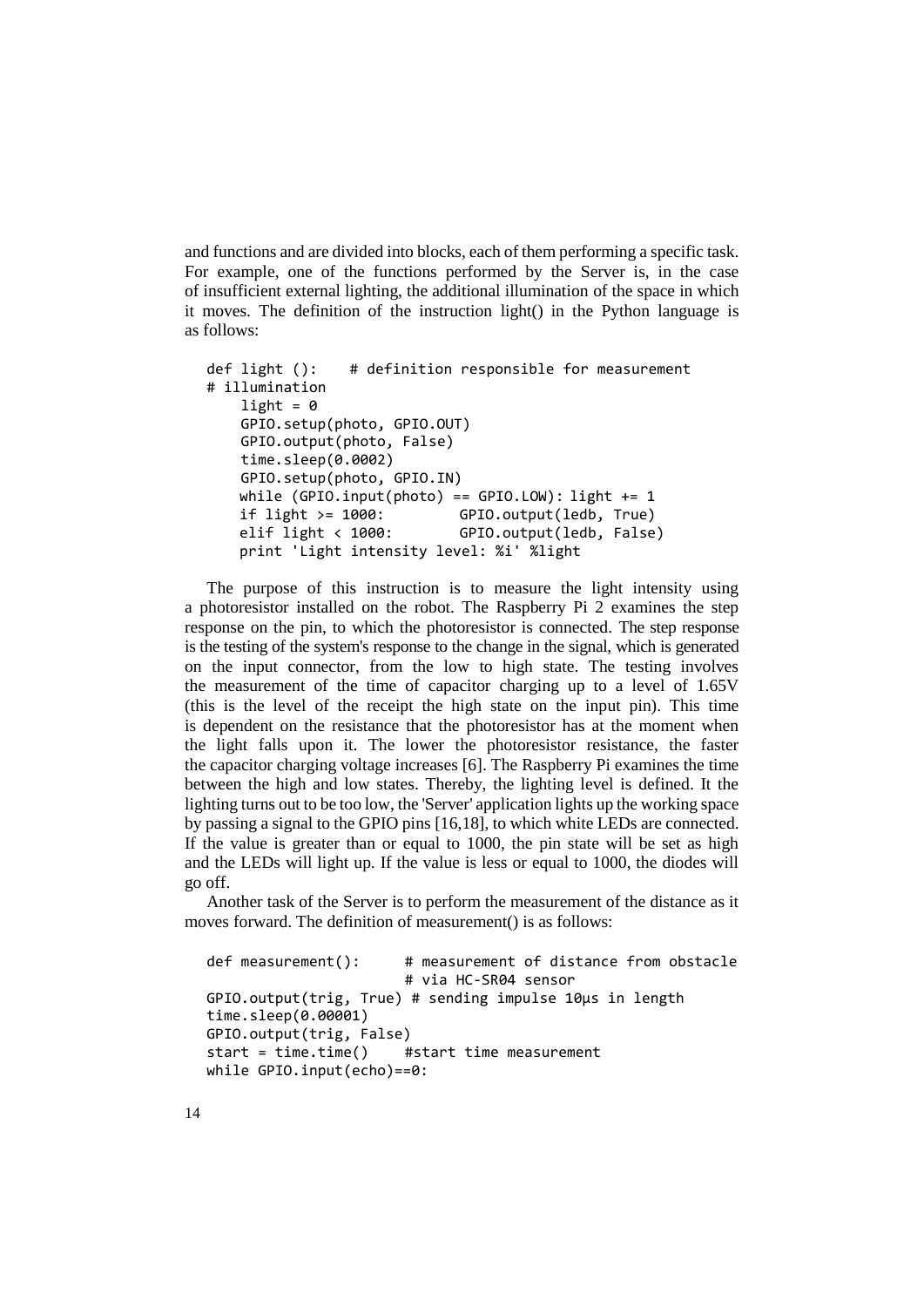```
start = time.time() #waiting for echo
while GPIO.input(echo)==1: #stopping time
stop = time.time()# computing impulse length
impulse = stop-start
#computing distance (34300 sonic speed in air cm/s)
global distance
distance = impulse * 34300
distance = distance / 2
print "Distance from obstacle: %0.1f" %distance
```
The definition of measurement() sends out a 10µs-long impulse to the TRIG pin of the HC-SR04 ultrasonic sensor. The signal generates an ultrasonic wave to be emitted by the sensor. This is followed by a period of waiting for the signal on the ECHO pin, to which the high state is fed as soon as the ultrasonic wave has returned to the sensor. The time measured between the end of feeding the signal onto the TRIG pin and the appearance of the high state on the ECHO pin defines the distance of the obstacle from the sensor. For this purpose, the velocity of sound wave propagation in air should be taken into account, which is approximately 34300 cm/s. To calculate the distance, the time value is multiplied by the velocity of sound propagation in air, that is 34300 cm/s. Thus obtained distance is the path covered by the sound from the sensor to the obstacle and back; therefore, in order to obtain the distance from the obstacle, the result is divided by 2. The of the presented procedures will be the definition of stepper motor operation. There are several such procedures in the program, which are responsible for motor rotation direction (forw(), back(), right(), left() and stop()). The procedures are very similar. The only difference arises from the selection of the required motor rotation direction. For example, the definitionforw():

```
def forw(): # instruction for robot moving forward
   GPIO.output(direction1, True)
   GPIO.output(direction2, False)
   GPIO.output(ledz, True)
   GPIO.output(ledc, False)
   print "\nJade forward ...\n"
   lcd.lcd_clear()
   lcd.lcd_display_string("Go", 1)
   lcd.lcd_display_string(" forward!", 2)
   step()
```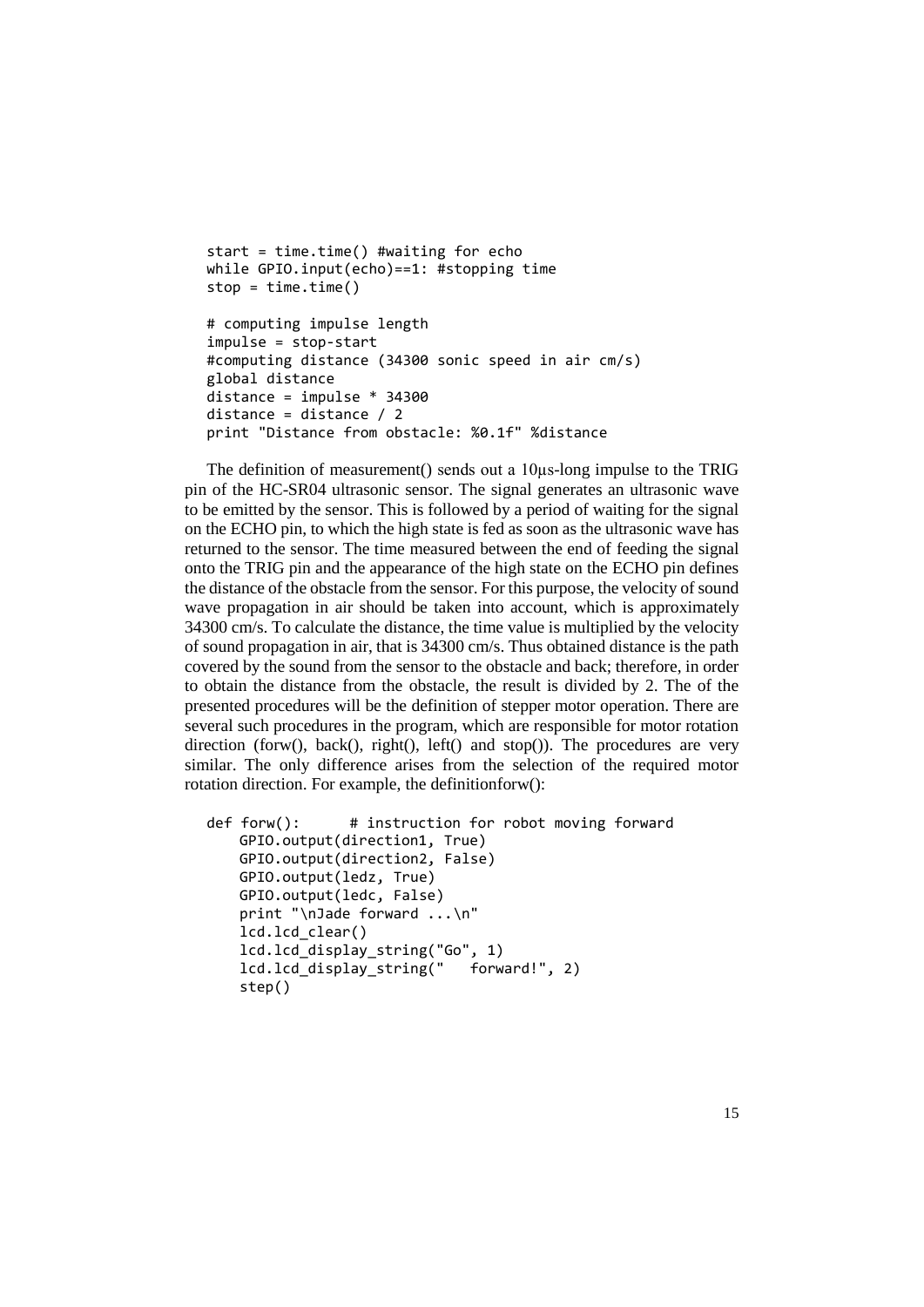The first item is the definition of the logic state on the direction pins direction1 i direction2. The high logic state at the terminal direction1 means motor rotations in the anti-clockwise direction, while the low logic state on the direction2 pin is responsible for the motor movement in the clockwise direction.

Another item is operation signalling with LEDs; the high state on the ledz pin lights up the green LED, while the low ledc state puts off the red LED. This is followed by clearing the LCD display (lcd.lcd\_clear()) and displaying text information on the selected instruction (lcd.lcd\_display\_string()) on the LDC display. After ending of the signalization, the start of the stepper motors follows – the instruction step():

```
def step(): # motor step definition
   GPIO.output(en, False)
   motor1.start(1)
   motor2.start(1)
```
The definition step() feeds the low state onto the pin en, whereby the stepper motors are able to rotate. Then, feeding of the stepper motor control signal is started. For controlling the stepper motors, the PWM signal was used, as its generation does not cause any delays associated with maintaining the state of the pins, by specifying appropriate time values in the program. Owing to this solution, no additional delays occur.

For the receipt of the command and its proper definition, the command\_receipt class is responsible. This class is also responsible for launching the definition responsible for lighting the working space – the definition light(). The next step is the receipt of the command from the Client. After receiving the command, the Server starts its analysis. In the case of the 'ALLOFF' and 'EXIT' commands, which are responsible for stopping the motors should the Client program abort, the Raspberry Pi sets the high state on the pin en and lights up the red LED.

Similarly, procedures and functions responsible for the operation of all test stand elements have been created. Written in the Python language, the 'Server' application is versatile and scalable. The program skeleton has been created as split into functional parts, whereby adding further elements to the robot will only require writing in additional procedures to operate the installed items. After verifying and testing, the program was copied onto the Raspberry PI 2 memory card.

## **3.2. CLIENT SOFTWARE**

The objective of the project was to create a universal client application to be run both on a traditional PC and on a smartphone with the Android operating system. The purpose of the "Client" application is to remotely control the mobile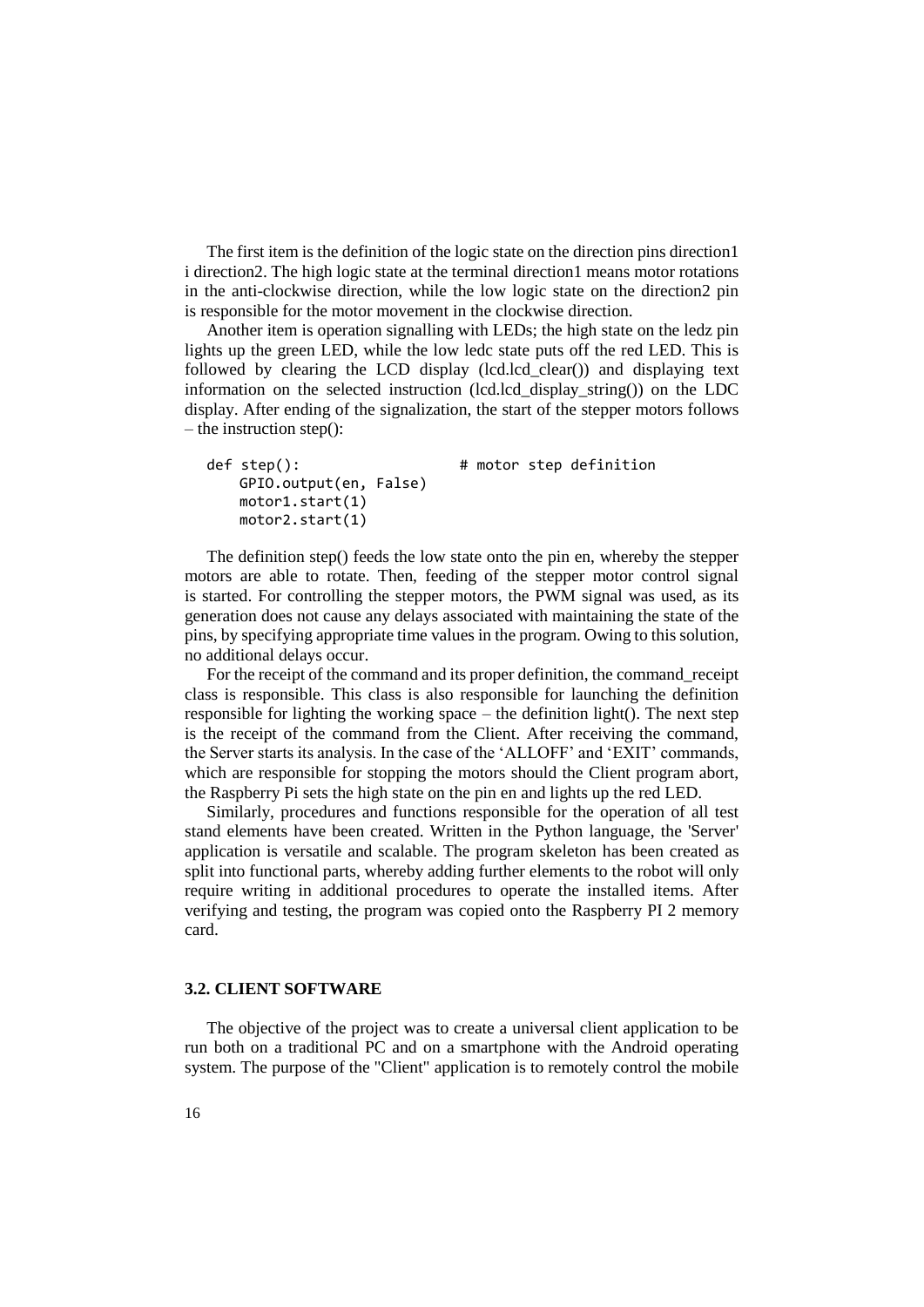robot by the operator. The direction choice and other commands are assigned to respective keys on the computer's keyboard. In the case of the smartphone application, a simple graphical interface has been built, which features pushbuttons for controlling the vehicle. The pygame library utilized in the application allows a joystick to be additionally used, but this has not been implemented in the current program version [3]. A characteristic feature of the Python language is the easy exchangeability of applications written in this language between different operating systems or devices [1, 5, 19]. A single code (text file) is created, and then, by compiling it, the interpreter adapts it to a specific system. This immensely facilitates programming. In the case of the "Client" application, this enabled the creation of a kernel common to both operating systems, after which the program was adjusted to the requirements of the Windows and Android operating systems, based on the shared part of the code.

| K UP     | Key "Arrow Up"     |
|----------|--------------------|
| K DOWN   | Key "Arrow Down"   |
| K LEFT   | Key "Arrow Left"   |
| K RIGHT  | "Arrow Right, Key, |
| K ESCAPE | Key ESC            |

 **Tab. 3. Description of keys in the pygame library [15].**

The analysis of the block diagram (Fig. 5) and table 2 shows that the basic job of the 'Client' application is to make a connection with the Server and send to the Server the codes of the commands responsible for performing specific tasks by the robot. Before starting to create the software, a decision was made to write the entire application from scratch. This applied especially to key operation procedures. It turned out, however, that the Python language environment included a readymade library, called pygame, that was used by game producers. The examination of the library showed that it lent itself perfectly to the 'Client' application being designed. Therefore, it was decided to abandon the original concept and use the ready-made solution. Thanks to the library, the codes of keys pressed by the operator are red out. Key descriptions incorporated in the library (table 3) make it possible to determine, which key has been pressed or released.

For controlling the robot, 5 keys are sufficient: the arrowup, arrowdown, arrow left, arrow right and the ESC keys. The arrow keys are responsible for respective model movements: forward, backward, to the right and to the left. The ESC key terminates the software operation.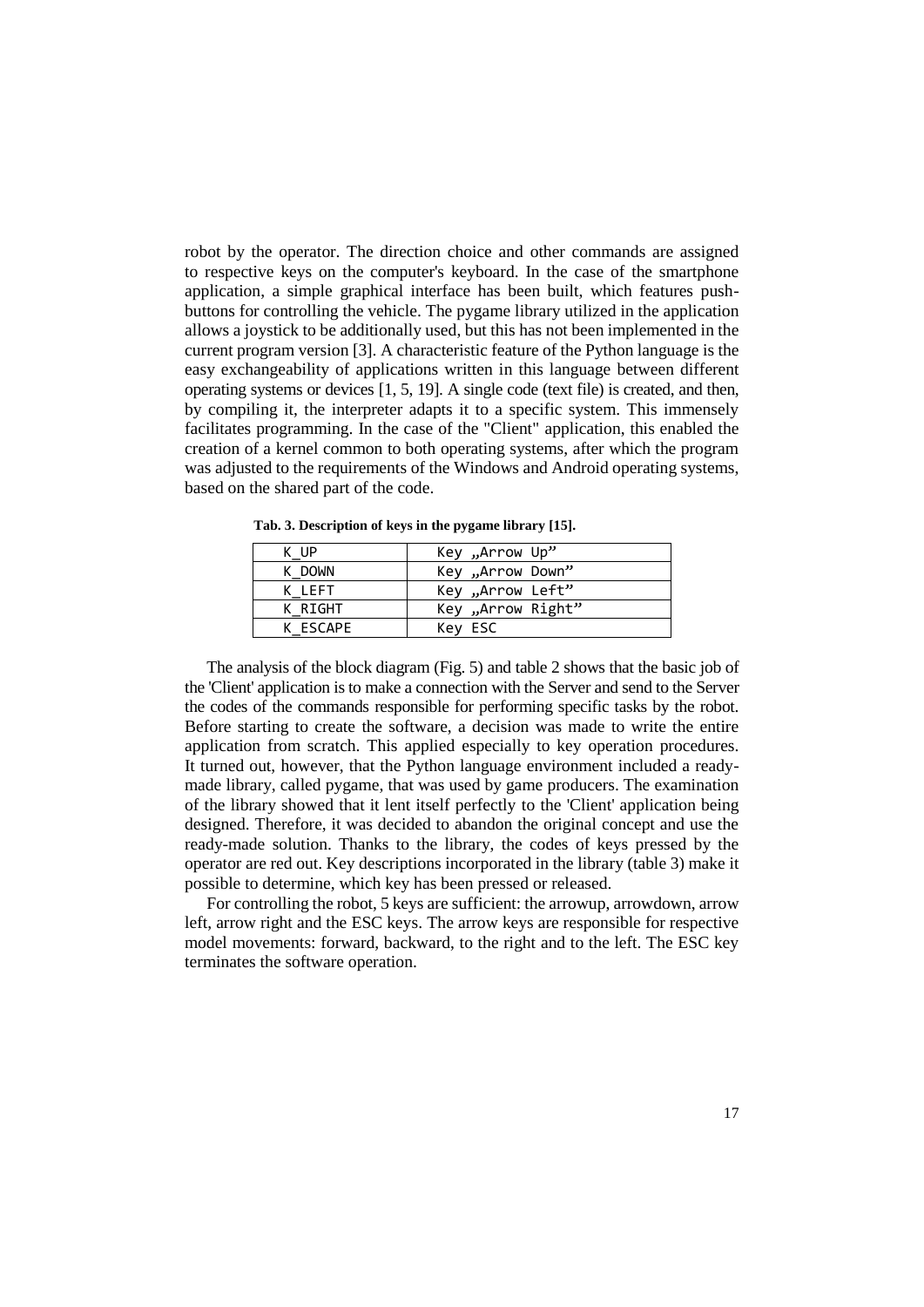

**Fig. 5. The block diagram of the application 'Client' [source: own study].**

Similarly, as the 'Server' program, the client application requires the declaration of libraries to be used in the further part of the code to be made in the program's heading. Moreover, the Server's IP address and the number of the communication port required for connection have been defined:

```
import socket
import time
import pygame
broadcastIP = '192.168.2.1' # IP server address
broadcastPort = 6666 # Communication port address
```
To ensure the smooth operation of the robot, the remote control requires the smallest possible user's response delay. Therefore, the interval within which the user's actions are interpreted and automatically sent to the Server has been set. The time interval is, at the same time, adjusted to the operations to be executed by the Server between the receipt of the commands. Then, the connection socket is created and opened:

```
interval = 0.2 # Command sending interval - 0.2s
regularUpdate = True
sender = socket.socket(socket.AF_INET, socket.SOCK_DGRAM, 
socket.IPPROTO_UDP) 
# Creating socket (socket)
sender.setsockopt(socket.SOL_SOCKET, socket.SO_BROADCAST, 1
sender.bind(('0.0.0.0', 0))
```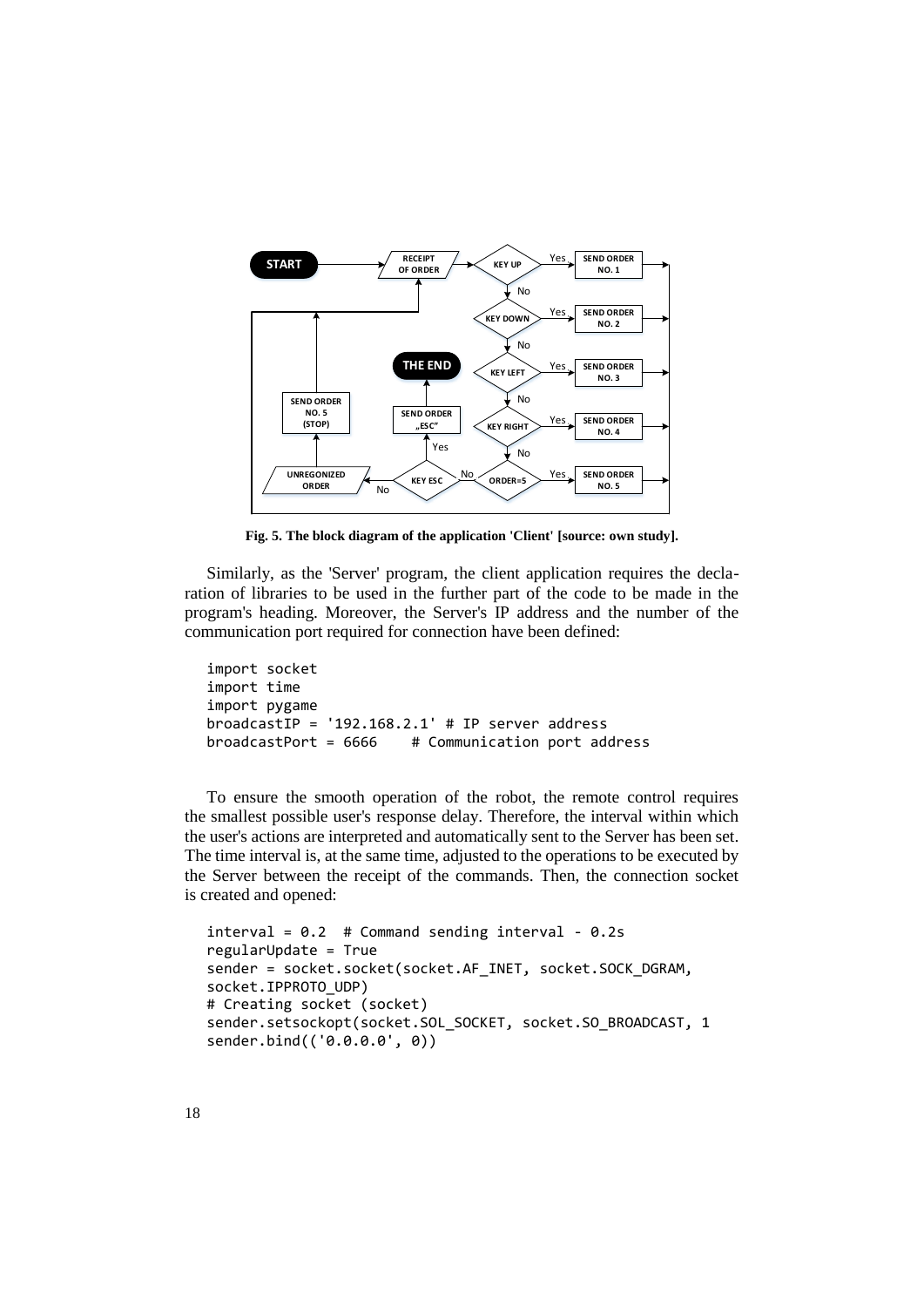The next steps include the initiation of the declared variables, launching the pygame library and assigning instructions to respective keys.

```
hadEvent = TruemoveUp = False
moveDown = False
moveLeft = False
moveRight = False
moveQuit = False
pygame.init()
screen = pygame.display.set mode([300,300])
pygame.display.set_caption("Robot - Operator")
def operations(events):
global hadEvent
global moveUp
global moveDown
global moveLeft
global moveRight
global moveQuit
for event in events:
# Setting variables after aborting by the user
if event.type == pygame.QUIT:
hadEvent = TruemoveQuit = True
,
elif event.type == pygame.KEYDOWN: hadEvent = True
if event.key == pygame.K_UP: moveUp = True
elif event.key == pygame.K_DOWN: moveDown = True
(…)
if event.key == pygame.K_UP: moveUp = False
elif event.key == pygame.K_DOWN: moveDown = False
(…)
```
After configuring the libraries and key actions, starting of the program's main loop follows. Specific commands are assigned to respective key actions: 1, 2, 3, 4 and 5 are assigned to the Server's actions.

```
try: print 'Press [ESC] to exit ...'
# Main loop
while True:
```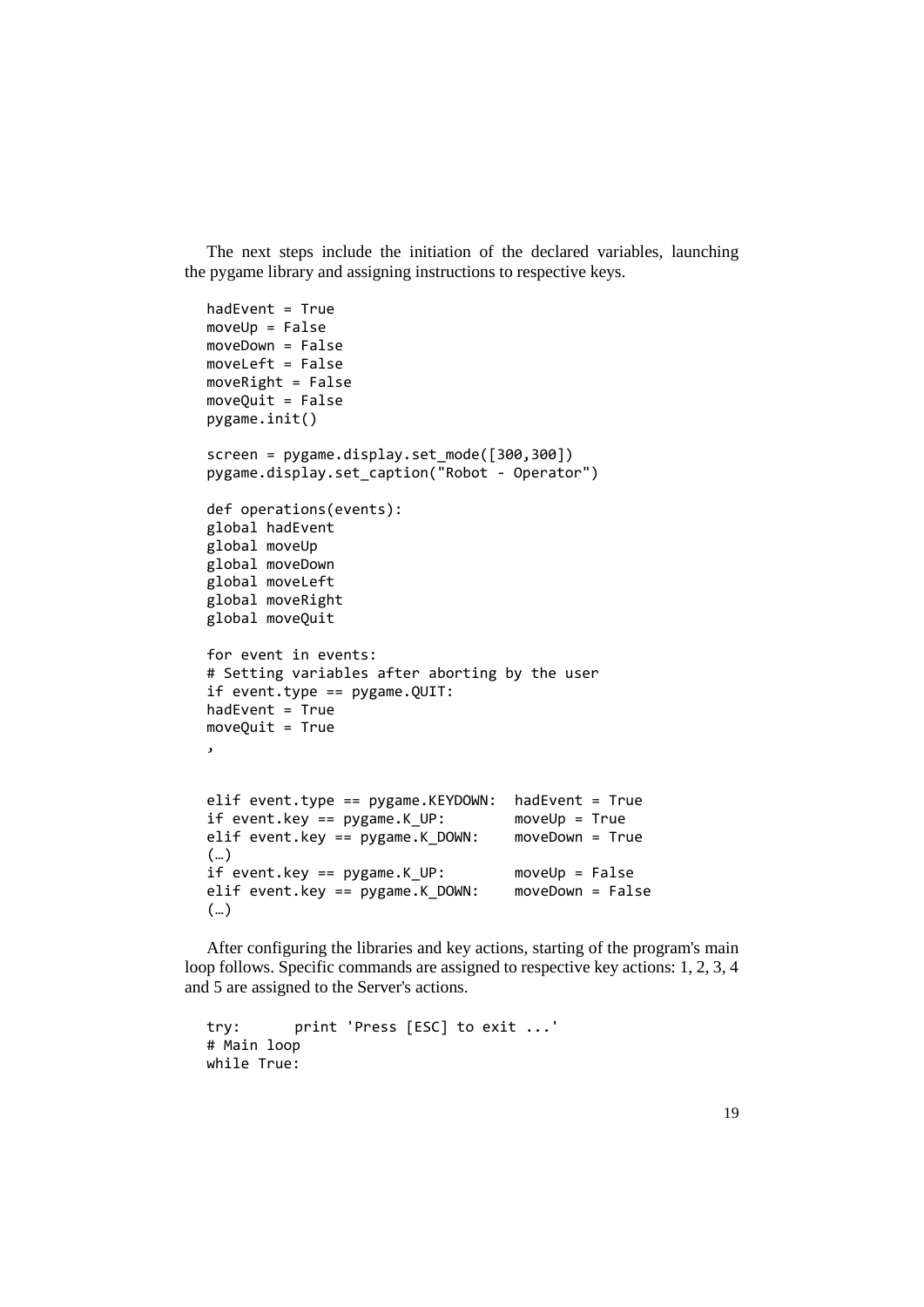```
operations(pygame.event.get())
if hadEvent or regularUpdate:
hadEvent = False
driveCommands = ['X']
if moveQuit: break
elif moveLeft: driveCommands = '3'
elif moveRight: driveCommands = '4'
elif moveUp: driveCommands = '1'<br>elif moveDown: driveCommands = '2'
                       driveCommands = '2'else:
driveCommands = '5' # Sending command 5 - STOP
```
After assigning a specific command, sending it to the Server follows via the connection made previously.

```
sender.sendto(driveCommands, (broadcastIP, broadcastPort))
time.sleep(interval) # Waiting according to interval
sender.sendto('ALLOFF', (broadcastIP, broadcastPort))
```
In line with the employed programming method, the 'Client' program has a modular construction and is written in a universal manner. Similarly, as for the second part of the application, 'Server', its further expansion is possible by writing in successive procedures and functions (e.g. the use of a joystick for controlling the mobile robot's movement).

## **4. CONCLUSIONS**

The developed test stand became a basis for carrying out the analysis of the use of the Python language for the control and management of the operation of an autonomous track-laying mobile robot. The structure and principles of programming in the Python language are similar to those of other programming languages. It enables structural and object-oriented programming, and its syntax is modelled on the C and  $C_{++}$  languages. Its advantage is the cross-platform capability and a huge library of extensions, created by independent programmers. The best examples are the pygame libraries used in the design, created originally to operate keyboards and joysticks in games, and the specialized library for operating the GPIO connector of the Raspberry PI 2 platform. Creating the user's own procedures, functions and definitions is straightforward, and the created code is legible and easy to analyze. The tests of the robot have confirmed the correctness of the programming algorithms used. The robot moves smoothly